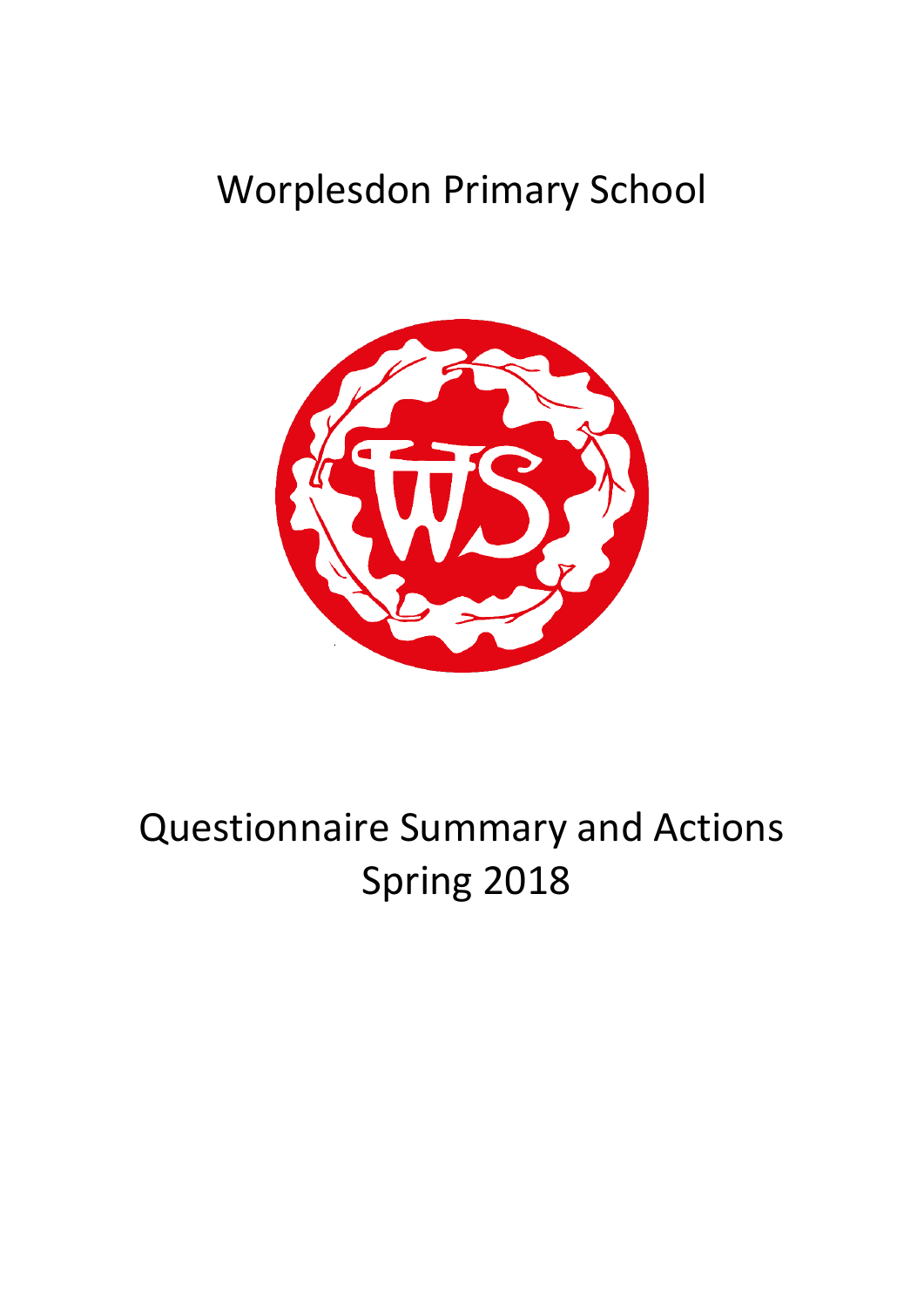#### Contents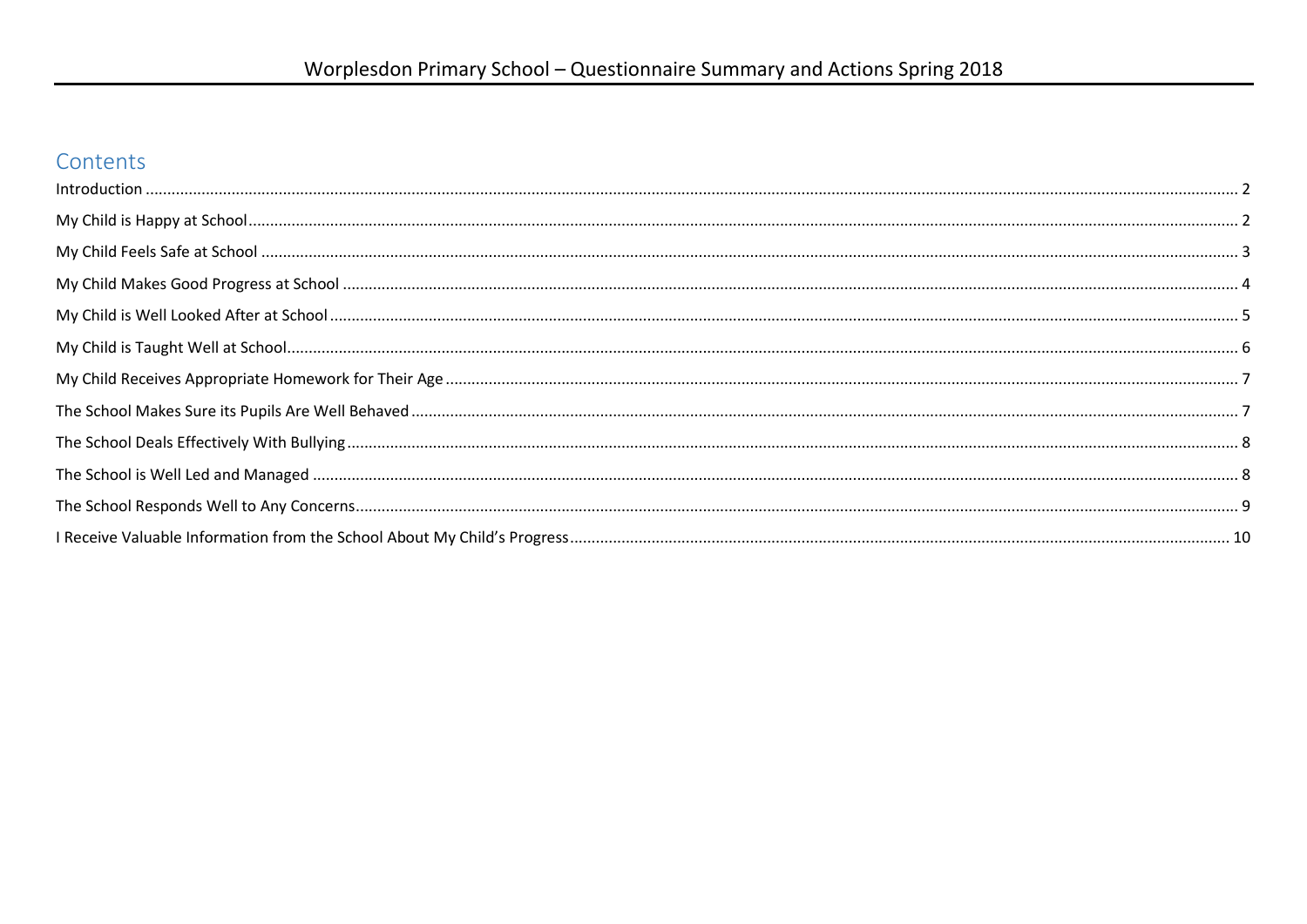#### <span id="page-2-0"></span>Introduction

In Spring 2018 parents were asked to complete a satisfaction survey. A summary of the feedback and their associated actions are listed below.

#### <span id="page-2-1"></span>My Child is Happy at School

| Responses in Percentages     |                 |      |                                                                                                                                                                                                                                                                         |                                                                                                                                                                                                                                                                                                                                                                                |
|------------------------------|-----------------|------|-------------------------------------------------------------------------------------------------------------------------------------------------------------------------------------------------------------------------------------------------------------------------|--------------------------------------------------------------------------------------------------------------------------------------------------------------------------------------------------------------------------------------------------------------------------------------------------------------------------------------------------------------------------------|
| (Note: may not total 100 due |                 |      | Summary of Additional Comments From Parents to Act                                                                                                                                                                                                                      | Comment / Action by School                                                                                                                                                                                                                                                                                                                                                     |
|                              | to rounding)    |      | upon                                                                                                                                                                                                                                                                    |                                                                                                                                                                                                                                                                                                                                                                                |
| Agree or                     | <b>Disagree</b> | Not  | (Please note: those in bold were mentioned more than                                                                                                                                                                                                                    |                                                                                                                                                                                                                                                                                                                                                                                |
| strongly                     | <b>or</b>       | sure | once).                                                                                                                                                                                                                                                                  |                                                                                                                                                                                                                                                                                                                                                                                |
| agree                        | strongly        |      |                                                                                                                                                                                                                                                                         |                                                                                                                                                                                                                                                                                                                                                                                |
|                              | disagree        |      |                                                                                                                                                                                                                                                                         |                                                                                                                                                                                                                                                                                                                                                                                |
| 96.2<br>$\mathbf 0$          |                 | 3.8  | We would love more communication from the teacher<br>about the small things that affect children. Changes to<br>seating on tables, different teachers/ TAs in class / what<br>they are learning each week so we can help to reinforce<br>and talk about things at home. | With our new website, we hope that parents feel better informed about the<br>curriculum.<br>Promote our open door policy (whereby parents are welcome to come into<br>class at the end of the day to see their children's work, speak with the<br>teacher and make an appointment for longer meetings.<br>Review with teaching staff how we can further improve communication. |
|                              |                 |      | More after school activities especially suited to girls                                                                                                                                                                                                                 | Use House Captains to review the need then organise more clubs for the<br>children to enjoy.                                                                                                                                                                                                                                                                                   |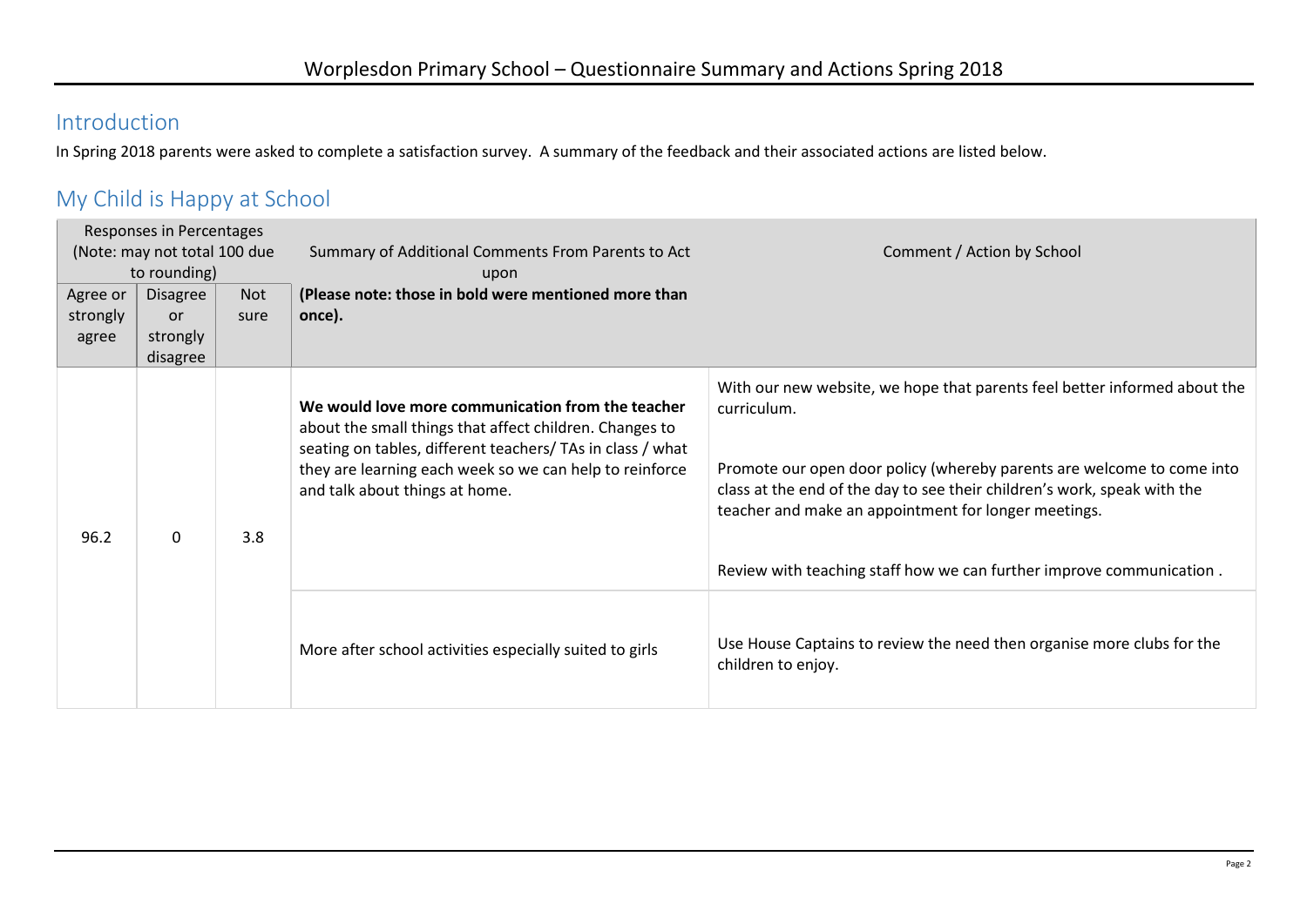## <span id="page-3-0"></span>My Child Feels Safe at School

|                              | Responses in Percentages |            |                                                                                                                                                                                                                                                                                       |                                                                                                                                                                                                  |
|------------------------------|--------------------------|------------|---------------------------------------------------------------------------------------------------------------------------------------------------------------------------------------------------------------------------------------------------------------------------------------|--------------------------------------------------------------------------------------------------------------------------------------------------------------------------------------------------|
| (Note: may not total 100 due |                          |            | Summary of Additional Comments From Parents to Act                                                                                                                                                                                                                                    | Comment / Action by School                                                                                                                                                                       |
|                              | to rounding)             |            | upon                                                                                                                                                                                                                                                                                  |                                                                                                                                                                                                  |
| Agree or                     | <b>Disagree</b>          | <b>Not</b> | Agree or strongly agree                                                                                                                                                                                                                                                               | Disagree or strongly disagree                                                                                                                                                                    |
| strongly                     | <b>or</b>                | sure       |                                                                                                                                                                                                                                                                                       |                                                                                                                                                                                                  |
| agree                        | strongly                 |            |                                                                                                                                                                                                                                                                                       |                                                                                                                                                                                                  |
|                              | disagree                 |            |                                                                                                                                                                                                                                                                                       |                                                                                                                                                                                                  |
|                              |                          |            | Too many school children and their young siblings riding<br>their bikes and scooters on the school grounds.                                                                                                                                                                           | Reiterate rules via newsletters and assemblies with children. Provide signs<br>on the gates as a gentle reminder to parents and children to walk their bikes<br>and scooter to the storage area. |
| 96.2                         | $\mathbf 0$              | 3.8        | Having all the children and parents leaving down the<br>same path is too busy and I often lose one of my children<br>in the scuffle. Is there any chance some of the year<br>groups can leave through another gate? It is too busy and<br>I wonder about health and safety sometimes, | Governors to review the possibility of different exit points.                                                                                                                                    |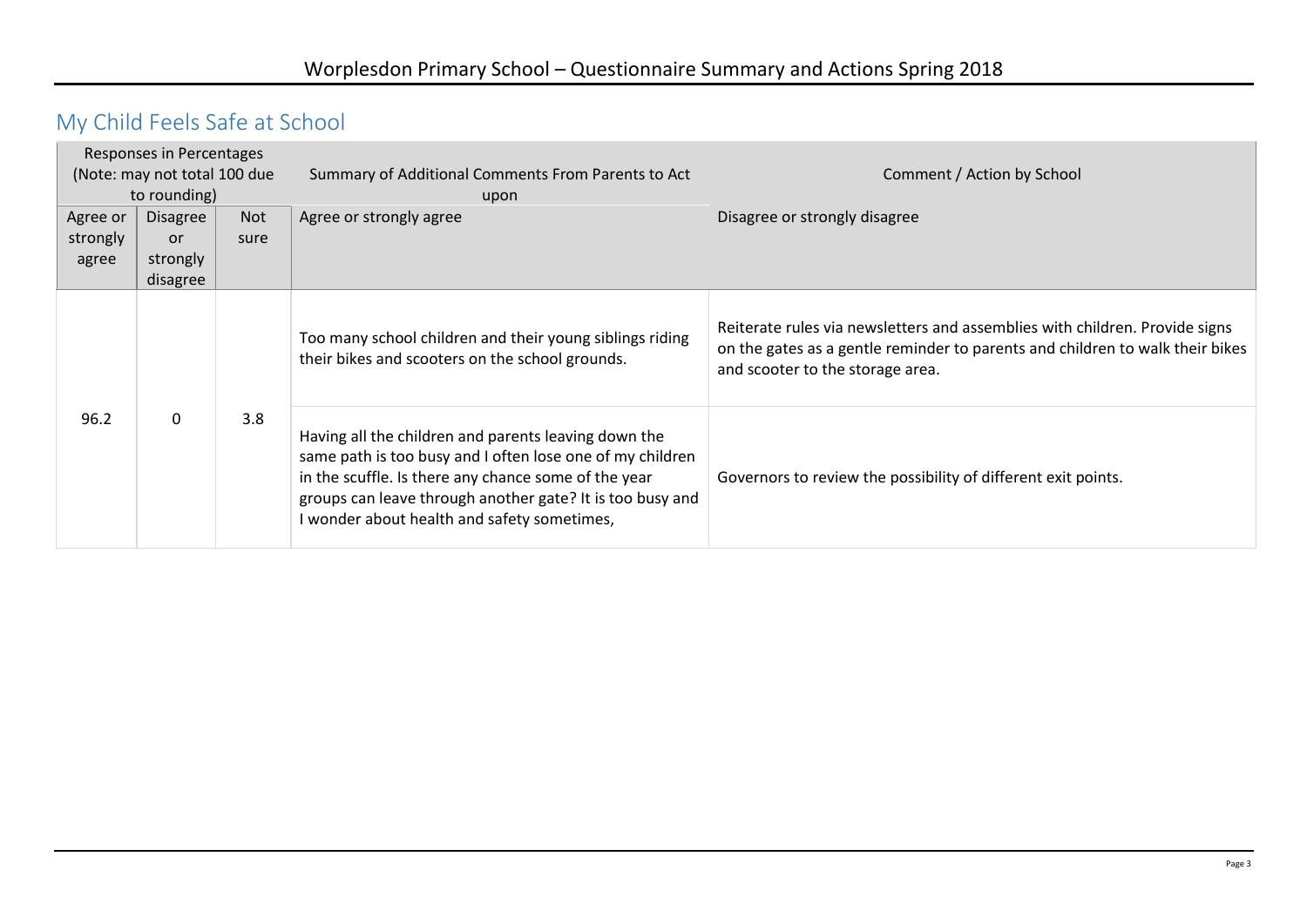## <span id="page-4-0"></span>My Child Makes Good Progress at School

| Agree or<br>strongly<br>agree | Responses in Percentages<br>(Note: may not total 100 due<br>to rounding)<br><b>Disagree</b><br><b>or</b><br>strongly<br>disagree | Not<br>sure | Summary of Additional Comments From Parents to Act<br>upon<br>(Please note: those in bold were mentioned more than<br>once). | Comment / Action by School                                                                                                                                                                                                                                                                                                                                                                                    |
|-------------------------------|----------------------------------------------------------------------------------------------------------------------------------|-------------|------------------------------------------------------------------------------------------------------------------------------|---------------------------------------------------------------------------------------------------------------------------------------------------------------------------------------------------------------------------------------------------------------------------------------------------------------------------------------------------------------------------------------------------------------|
| 92                            | 7.5                                                                                                                              | 2.5         | Progress in reading this year is not as good compared to<br>last year.                                                       | Teachers submit their assessments each half term and attend half termly<br>progress meetings with senior leaders and Mrs O'Brien. Each child is<br>discussed and those not making appropriate progress receive additional<br>interventions.<br>School to provide parents with information on how we teach reading.<br>New books (both in paper and online) have been purchased to further<br>enhance reading. |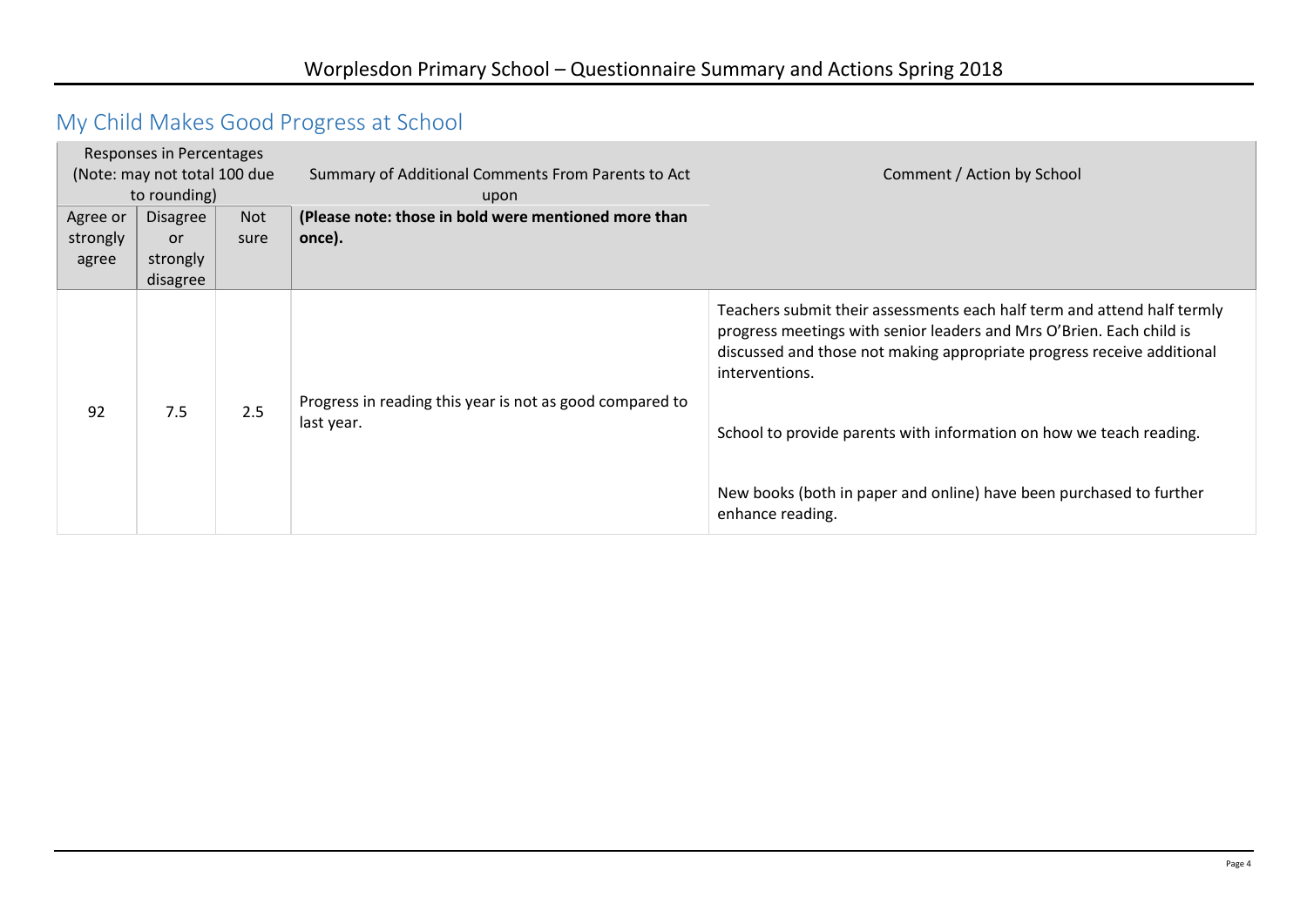## <span id="page-5-0"></span>My Child is Well Looked After at School

|                              | Responses in Percentages |            |                                                                                    |                                                                                            |
|------------------------------|--------------------------|------------|------------------------------------------------------------------------------------|--------------------------------------------------------------------------------------------|
| (Note: may not total 100 due |                          |            | Summary of Additional Comments From Parents to Act                                 | Comment / Action by School                                                                 |
|                              | to rounding)             |            | upon                                                                               |                                                                                            |
| Agree or                     | Disagree                 | <b>Not</b> | (Please note: those in bold were mentioned more than                               |                                                                                            |
| strongly                     | or                       | sure       | once).                                                                             |                                                                                            |
| agree                        | strongly                 |            |                                                                                    |                                                                                            |
|                              | disagree                 |            |                                                                                    |                                                                                            |
| 92.5                         | 5                        | 2.5        | My children eat only halal meat which limits their<br>options.                     | Review with kitchen providers.                                                             |
|                              |                          |            | The food in clubs is not always as healthy I would like<br>with high sugar content | In addition to the above, our popular Breakfast and After School Club will be<br>reviewed. |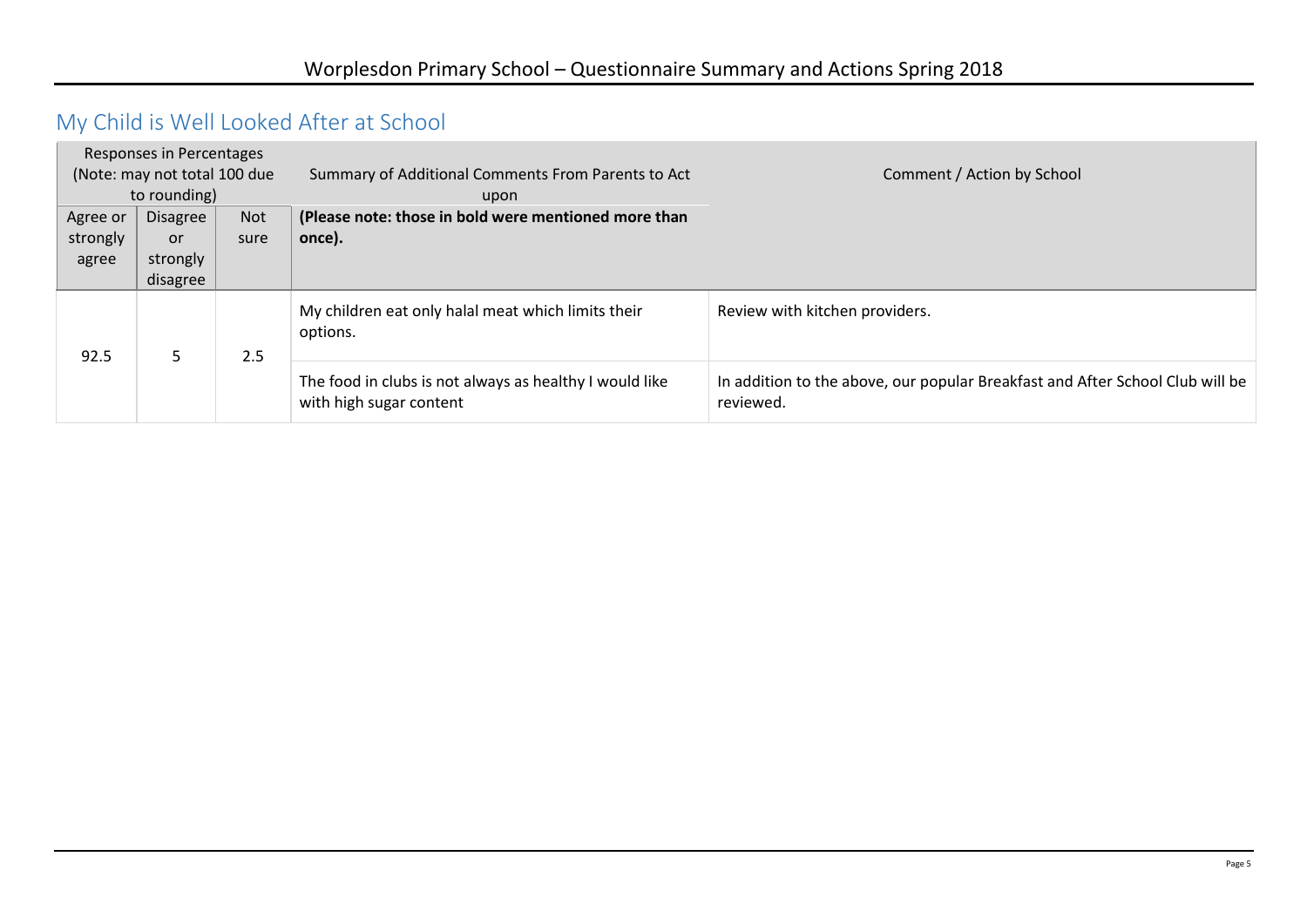## <span id="page-6-0"></span>My Child is Taught Well at School

| Agree or<br>strongly<br>agree | Responses in Percentages<br>(Note: may not total 100 due<br>to rounding)<br><b>Disagree</b><br><b>Not</b><br>or<br>sure<br>strongly |   | Summary of Additional Comments From Parents to Act<br>upon<br>(Please note: those in bold were mentioned more than<br>once).                                | Comment / Action by School                                                                                                                                                                                                                                   |                                                                                                                                               |
|-------------------------------|-------------------------------------------------------------------------------------------------------------------------------------|---|-------------------------------------------------------------------------------------------------------------------------------------------------------------|--------------------------------------------------------------------------------------------------------------------------------------------------------------------------------------------------------------------------------------------------------------|-----------------------------------------------------------------------------------------------------------------------------------------------|
|                               | disagree                                                                                                                            |   |                                                                                                                                                             |                                                                                                                                                                                                                                                              |                                                                                                                                               |
|                               |                                                                                                                                     |   | More support for children who don't find learning to read                                                                                                   | Teachers and TA's have received training on how to support those children<br>finding learning tricky.                                                                                                                                                        |                                                                                                                                               |
|                               | 5                                                                                                                                   |   | easy.                                                                                                                                                       | Our SENCo is currently leading a review of interventions with the aim of<br>introducing a revised programme of interventions for September                                                                                                                   |                                                                                                                                               |
|                               |                                                                                                                                     | 6 | I don't think my child is pushed at all academically and<br>seems to get little support from his teacher.                                                   | Staff training has included extensive training from consultants on teaching<br>for depth of learning. Continue to develop further.                                                                                                                           |                                                                                                                                               |
| 89                            |                                                                                                                                     |   |                                                                                                                                                             | Please do something about the only one School trip per<br>year!                                                                                                                                                                                              | We aim to increase the number of trips for September 2018 with clear<br>communication ahead of time so parents have time to plan financially. |
|                               |                                                                                                                                     |   | Swimming is also a concern, as they did none last year<br>and to me, as a parent, it is very important so I would like<br>it prioritised this year.         | Swimming is currently being reviewed so that there is an affordable plan in<br>place for September 2018.                                                                                                                                                     |                                                                                                                                               |
|                               |                                                                                                                                     |   | Environment could be more inspirational and potentially<br>aspirational.                                                                                    | This year our focus has been on the delivery of a mastery curriculum and<br>the purchasing of resources to support teachers deliver their planning. We<br>will be further developing our learning environments for September e.g.<br>Library, Forest School. |                                                                                                                                               |
|                               |                                                                                                                                     |   | My child would love to have the opportunity to do more<br>art and science and I would love to see my child and her<br>class really fired up about learning. | A Curriculum Review is taking place in the Summer term with a new school<br>curriculum being launched for September 2018.                                                                                                                                    |                                                                                                                                               |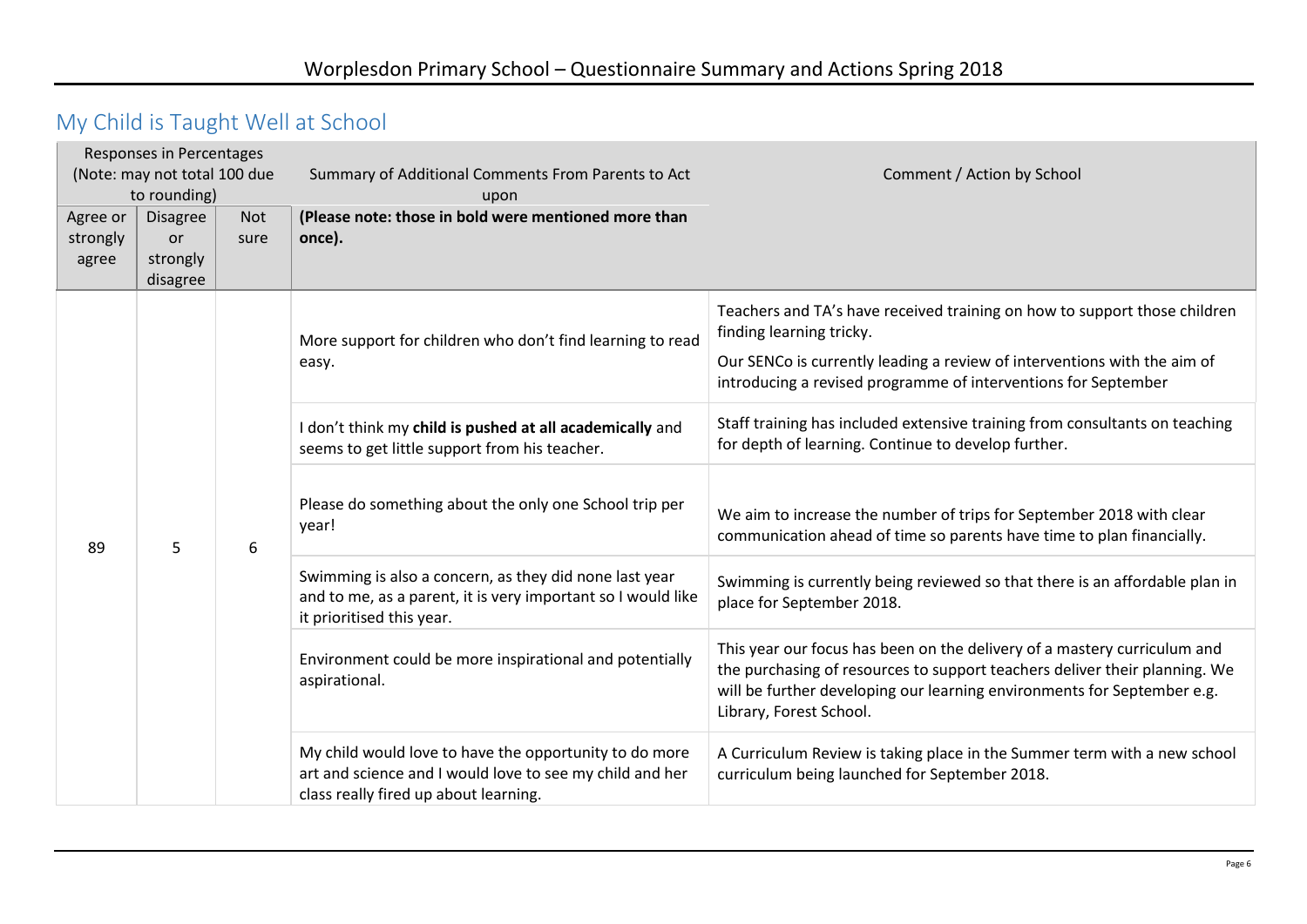### <span id="page-7-0"></span>My Child Receives Appropriate Homework for Their Age

|                              | Responses in Percentages      |      |                                                                                              |                                                             |
|------------------------------|-------------------------------|------|----------------------------------------------------------------------------------------------|-------------------------------------------------------------|
| (Note: may not total 100 due |                               |      | Summary of Additional Comments From Parents to Act                                           | Comment / Action by School                                  |
|                              | to rounding)                  |      | upon                                                                                         |                                                             |
| Agree or                     | <b>Disagree</b><br><b>Not</b> |      | (Please note: those in bold were mentioned more than                                         |                                                             |
| strongly                     | or                            | sure | once).                                                                                       |                                                             |
| agree                        | strongly                      |      |                                                                                              |                                                             |
|                              | disagree                      |      |                                                                                              |                                                             |
| 82                           | 13                            |      | Additional maths homework would be good. Reading is<br>encouraged every day so should maths. | SLT are currently reviewing homework set across the school. |

#### <span id="page-7-1"></span>The School Makes Sure its Pupils Are Well Behaved

| Responses in Percentages     |                 |      |                                                                                 |                                                                                                                                                                                                                                                                                                                                                                                                                                                                                                                                               |
|------------------------------|-----------------|------|---------------------------------------------------------------------------------|-----------------------------------------------------------------------------------------------------------------------------------------------------------------------------------------------------------------------------------------------------------------------------------------------------------------------------------------------------------------------------------------------------------------------------------------------------------------------------------------------------------------------------------------------|
| (Note: may not total 100 due |                 |      | Summary of Additional Comments From Parents to Act                              | Comment / Action by School                                                                                                                                                                                                                                                                                                                                                                                                                                                                                                                    |
|                              | to rounding)    |      | upon                                                                            |                                                                                                                                                                                                                                                                                                                                                                                                                                                                                                                                               |
| Agree or                     | <b>Disagree</b> | Not  | (Please note: those in bold were mentioned more than                            |                                                                                                                                                                                                                                                                                                                                                                                                                                                                                                                                               |
| strongly                     | <b>or</b>       | sure | once).                                                                          |                                                                                                                                                                                                                                                                                                                                                                                                                                                                                                                                               |
| agree                        | strongly        |      |                                                                                 |                                                                                                                                                                                                                                                                                                                                                                                                                                                                                                                                               |
|                              | disagree        |      |                                                                                 |                                                                                                                                                                                                                                                                                                                                                                                                                                                                                                                                               |
| 88                           | 6               | 6    | There are behavioural issues that my child is often on the<br>receiving end of. | A new Behaviour Policy was introduced in the November with clear rules,<br>rewards and consequences<br>The Behaviour Ladder is followed consistently with clear consequences for<br>unacceptable behaviour.<br>We need to continue to remind parents to speak to the class teacher when<br>they have any concerns so that we can act upon them immediately.<br>Furthermore, encourage parents to speak with the senior leaders or Mrs<br>O'Brien if they believe issues are not being resolved swiftly, as stated in our<br>Behaviour Policy. |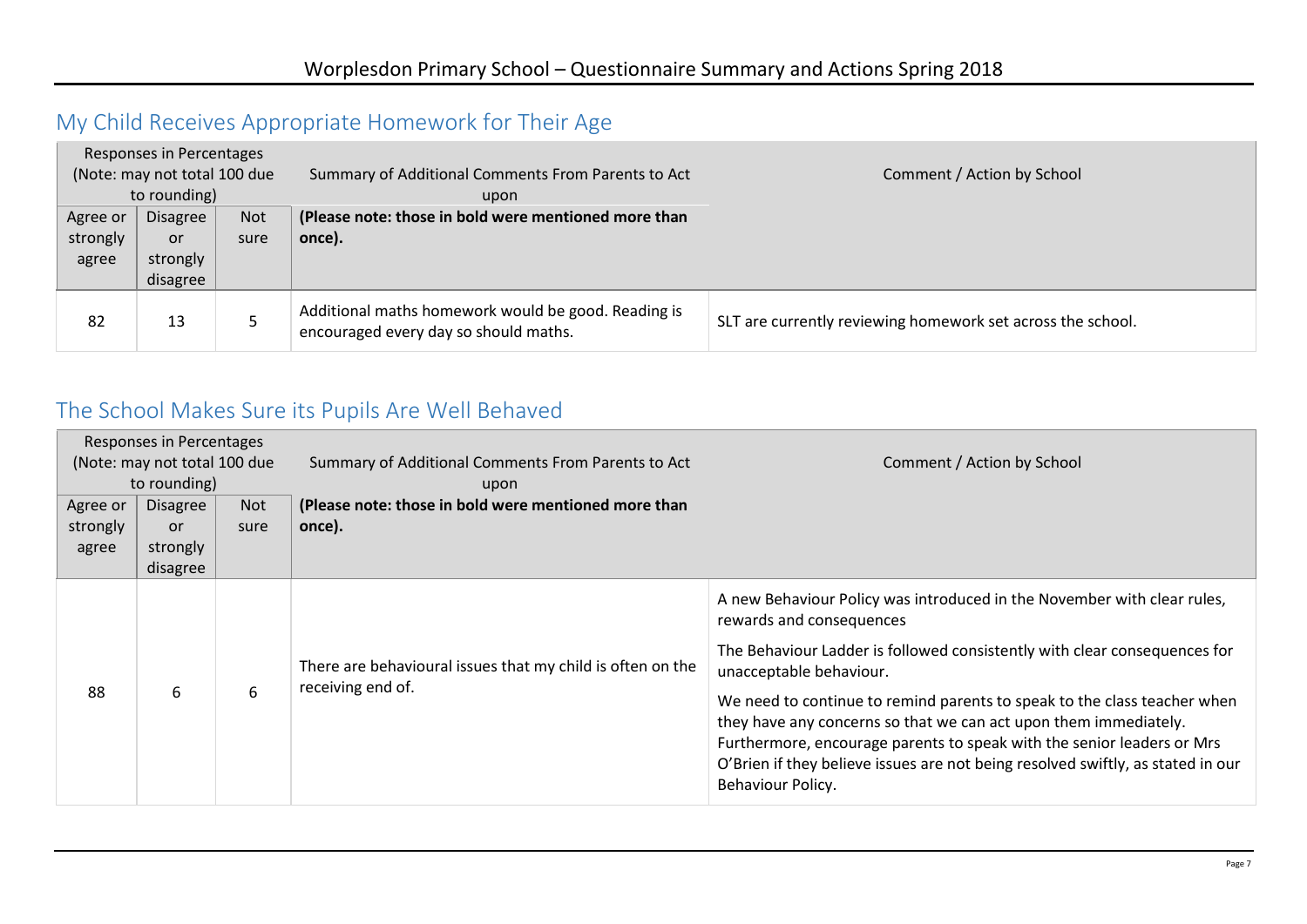### <span id="page-8-0"></span>The School Deals Effectively With Bullying

| Responses in Percentages     |                 |            |                                                      |                                                                                                                                                      |
|------------------------------|-----------------|------------|------------------------------------------------------|------------------------------------------------------------------------------------------------------------------------------------------------------|
| (Note: may not total 100 due |                 |            | Summary of Additional Comments From Parents to Act   | Comment / Action by School                                                                                                                           |
|                              | to rounding)    |            | upon                                                 |                                                                                                                                                      |
| Agree or                     | <b>Disagree</b> | <b>Not</b> | (Please note: those in bold were mentioned more than |                                                                                                                                                      |
| strongly                     | or              | sure       | once).                                               |                                                                                                                                                      |
| agree                        | strongly        |            |                                                      |                                                                                                                                                      |
|                              | disagree        |            |                                                      |                                                                                                                                                      |
| 63.5                         | 7.5             | 29         | There were no comments                               | We will continue to deliver our Anti Bullying policy and provide parents with<br>updates on what to do if they believe their child is being bullied. |

### <span id="page-8-1"></span>The School is Well Led and Managed

|                              | Responses in Percentages |              |                                                                                                                                                                                               |                                                                                                                                                                                                                                                                                                |
|------------------------------|--------------------------|--------------|-----------------------------------------------------------------------------------------------------------------------------------------------------------------------------------------------|------------------------------------------------------------------------------------------------------------------------------------------------------------------------------------------------------------------------------------------------------------------------------------------------|
| (Note: may not total 100 due |                          |              | Summary of Additional Comments From Parents to Act                                                                                                                                            | Comment / Action by School                                                                                                                                                                                                                                                                     |
|                              | to rounding)             |              | upon                                                                                                                                                                                          |                                                                                                                                                                                                                                                                                                |
| Agree or                     | <b>Disagree</b>          | Not          | (Please note: those in bold were mentioned more than                                                                                                                                          |                                                                                                                                                                                                                                                                                                |
| strongly                     | or                       | sure         | once).                                                                                                                                                                                        |                                                                                                                                                                                                                                                                                                |
| agree                        | strongly                 |              |                                                                                                                                                                                               |                                                                                                                                                                                                                                                                                                |
|                              | disagree                 |              |                                                                                                                                                                                               |                                                                                                                                                                                                                                                                                                |
|                              |                          | $\mathbf{0}$ | I also don't think the school does enough to support or<br>give consideration to families who work full time.                                                                                 | We endeavour to communicate via email and our website. We try hard to<br>provide a balance of meetings after school and in the evening to meet the<br>needs of all parents. We will review with a group of working parents to<br>identify specific ways we could further improve in this area. |
| 100                          | 0                        |              | I would welcome opportunities to get to know more of<br>the teachers in the school.                                                                                                           | Consider how we could enable parents to meet a wider range of staff during<br>'meet the teacher' meetings at the start of the year.                                                                                                                                                            |
|                              |                          |              | I also am not impressed that some of the staff wear jeans<br>to work. This is a very bad look for the school and is quite<br>an anomaly, bearing in mind how well respected the<br>school is. | Consult with staff on work wear.                                                                                                                                                                                                                                                               |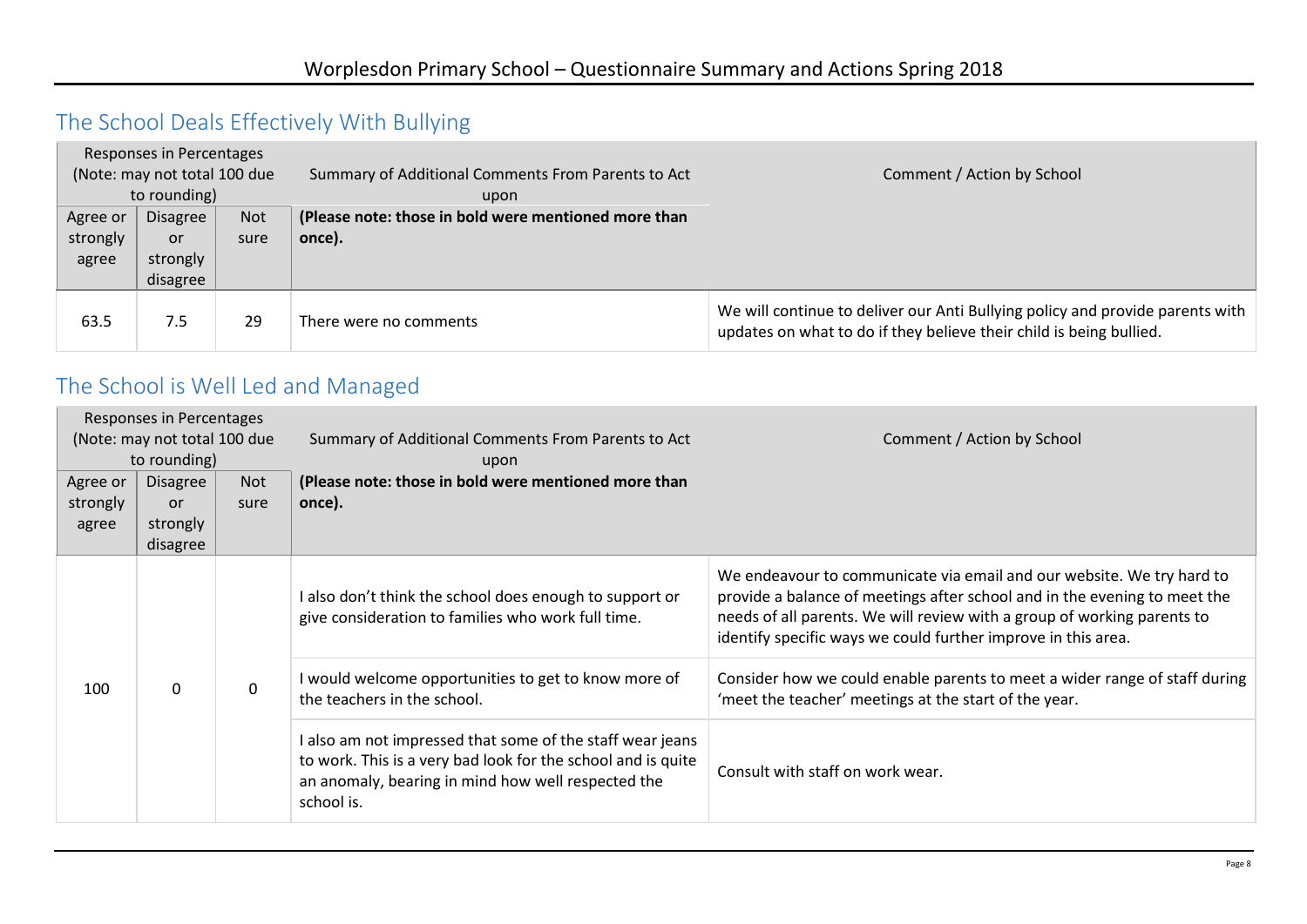## <span id="page-9-0"></span>The School Responds Well to Any Concerns

<span id="page-9-1"></span>

| Responses in Percentages<br>(Note: may not total 100 due<br>to rounding) |                               |      | Summary of Additional Comments From Parents to Act<br>upon                                                                 | Comment / Action by School                                                                                                                                                                                        |
|--------------------------------------------------------------------------|-------------------------------|------|----------------------------------------------------------------------------------------------------------------------------|-------------------------------------------------------------------------------------------------------------------------------------------------------------------------------------------------------------------|
| Agree or                                                                 | <b>Disagree</b><br><b>Not</b> |      | (Please note: those in bold were mentioned more than                                                                       |                                                                                                                                                                                                                   |
| strongly                                                                 | or                            | sure | once).                                                                                                                     |                                                                                                                                                                                                                   |
| agree                                                                    | strongly<br>disagree          |      |                                                                                                                            |                                                                                                                                                                                                                   |
| 90                                                                       | ┻.                            | 9    | I'm not sure the attitude of some of the parents is tackled<br>as well as it could be - and certainly not by the teachers. | We will continue to advertise our Open Door policy and encourage parents<br>to inform of us of any issues we can support with. Teachers know that<br>senior leaders and Mrs O'Brien are available to support too. |